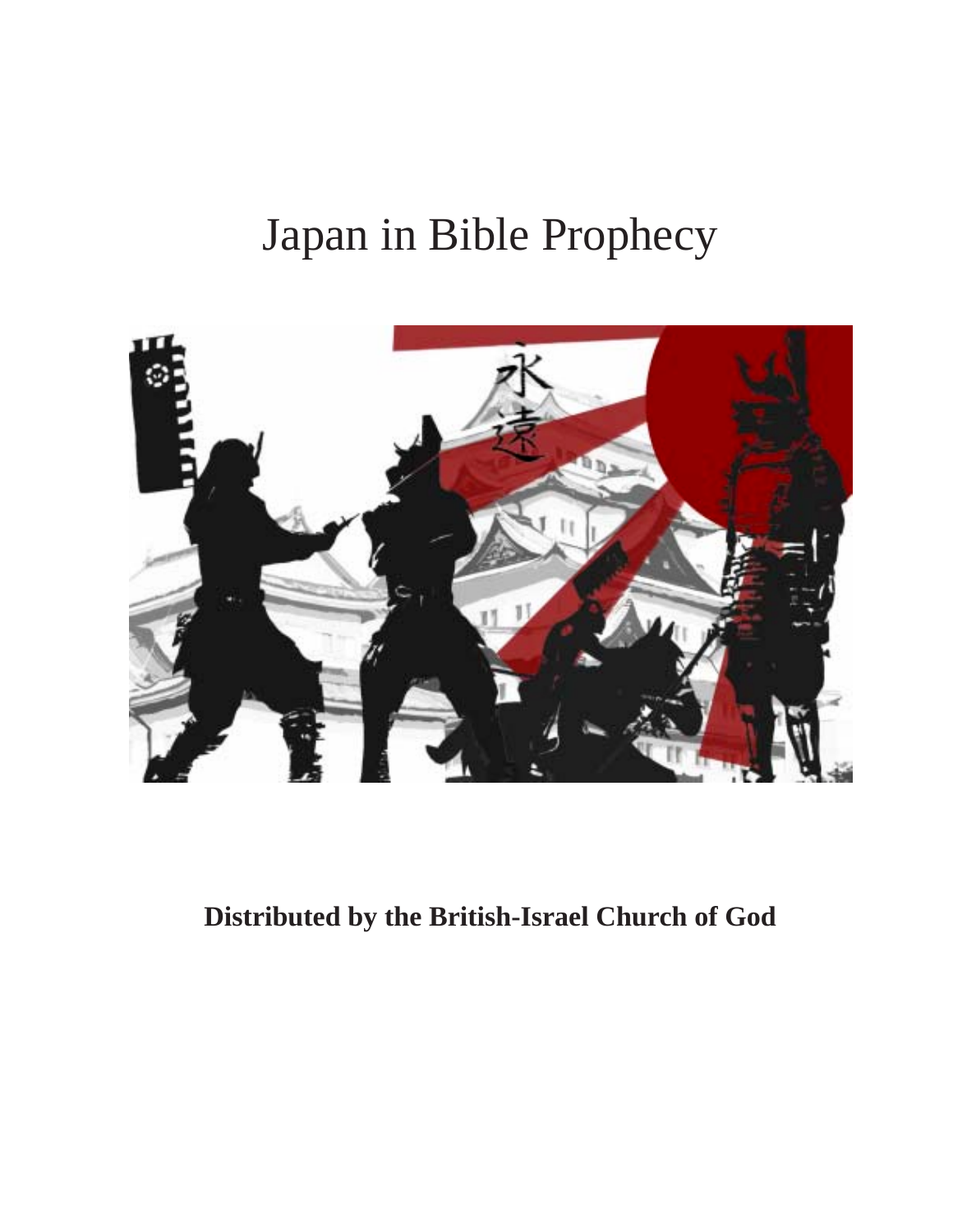## Japan in the Bible

### By Peter Salemi

*Japan has been the West's friend ever since the end of World War Two. Japan had transformed itself from national defeat in 1945 into the second largest economy in the world. Does Japan still have a key role in future events? The Bible identifies Japan, and she will continue to be the friend of the West in the near future, til Jesus' second coming!*

Where is Japan in the Bible? What is her ancient name? In Genesis 10 Japheth son Java had sons, and these were called, "...Elishah, and Tarshish, Kittim, and Dodanim" (v.4). *It is from Tarshish that we can trace back the Japanese!*

It appears that the sons of Tarshish originally settled in southern Asia Minor, giving their name to the city of Tarsus. The traditions of ancient Japan claim its people were led to the "Land of the Rising Sun" by a threelegged crow—the "sun crow" representing the sun deity in the ancient Far East. Surprisingly, the rare imagery of three-legged birds as sun symbols has also been found on coins of Asia Minor, where sat Tarsus.

Josephus writes, "Tharsus [gave his name] to the Tharsians; for so was Cilicia of old called." (*Antiquities* i.vi.I). A.L. Sadler, a professor of Oriental Studies at the University of Sydney, wrote in his 1946 book *A Short History of Japan:* "... Some Japanese ethnologists favour the theory that the Yamato came from Central Asia" (pp. xi-xii). Indeed, perhaps they came all the way from Asia Minor.

The peoples of Persia called those descended from Javan in Asia Minor, *Yuna* or *Yuana (*Rapson 1914 : 86). Tarshish migrated with Kittim. *(not of the sons of Heth)*. They stayed with Kittim for a time in northern China. The Chinese Yuan- Yuan Empire and Yuanan region take their names from Javan, father of Tarshish. In China, along the coast, there was a people called the Three Han by the early Chinese writers. Han may be a derivation of Javan or Yahan. They were recognized as being a very different people to the rest of the Chinese. The three were the Ma-Han, Shon-Han and the Pien-Han. There is, as Bishop writes, a very close relationship between them and the people who settled Japan (Bishop 1925 : 556). No doubt they were the very ones who settled Japan later. Their culture may be described as partly Chinese and partly central Asian (ibid, 558).Hurlimann traces them back to central Asia (Hurlimann 1970 : 90) and Japanese traditions maintain they originated in the far west of Asia.(Odlum 1937 : 17).

Colin in his *Native Races and Their Customs* writes: "*The principle settler in these archipeligoes was Tharsis, son of Java, together with his brothers.* (quoted in *The Philippine Islands* 1493-1898,). Of further interest is the statement in a Japanese document compiled in 720 AD, the *Nihon Shoki*; *(The Chronicles of Japan*), that Ninigi, a forefather of their race, had four sons. This may have been Javan, who also had four sons. From one of these sons descended the Japanese emperor Jemmu Tenno. This son was named Po-wori which means "Fire Bender" and may be compared to Tarshish which means "smelter" or "refiner".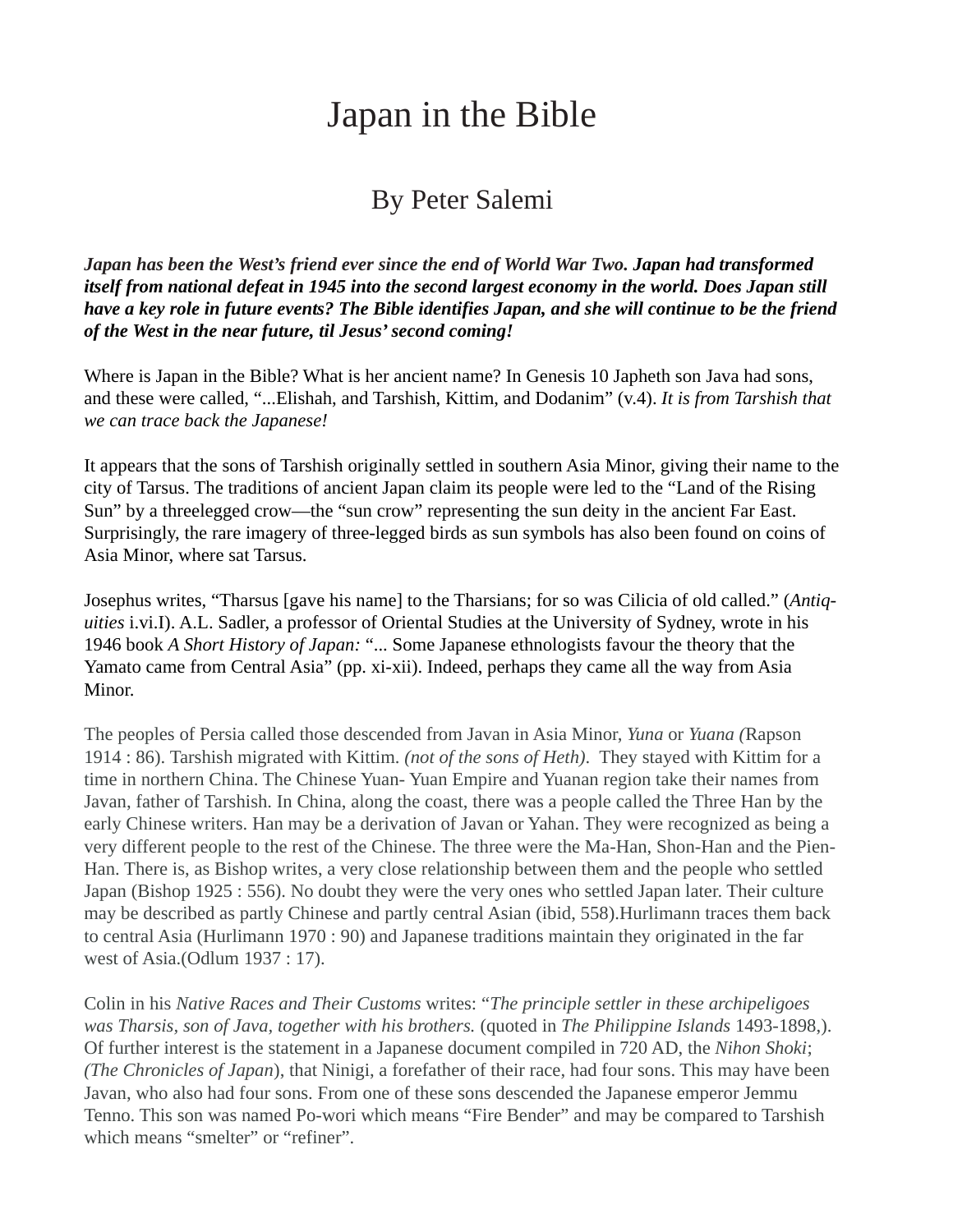Many confuse this Tarshish to the colony of Benjamin in Spain called "Tharshish." In Spain, "...these fleets of Tarshish were Semitic/Phoenician in Nature" (Lost Ten Tribes...Found, Collins, p.79). So this Tharshish in western Spain cannot mean the Japthetic Tarshish of Genesis 10:4. And "...in the word T**h**arshish [the "h" added to the word] indentifies this navy with one of the clans of the Israelite tribe of Benjamin, which was named 'T**h**arshish' (1 Chronicles 7:10)...Dr. Barry Fell observed that the language of Tartessus/T[h]arshish in ancient Spain was 'no more than a dialectal variant of Phoenician" (ibid, p.79). So the Tharshish in the west in Spain were the Israelites, primarily of the Tribe of Benjamin, *and the east the Japheth tribe of Tarshish.*

Looking at 1 Kings 10:22, 2 Chronicles 9:21, and 2 Chronicles 20:36 we can reasonably conclude that Solomon had a navy whose home port was Ezion-Geber on the north shore of the Gulf of Aqabah, which provided commercial access into the Red Sea, that his ships *went to Tarshish*, and that *every three years* this navy returned to Israel with "gold and silver, ivory and apes, and peacocks." *It does not take three years to sail from Palestine to Spain. This had to be another far away place called "Tarshish."*

Josephus confirms that Solomon had many ships that lay upon the Sea of Tarsus which carried all sorts of merchandise into the remotest nations, and that these goods were sold for gold, silver, ivory, Ethiopians, and apes; and that the returned journey took three years (The Works of Josephus, p.225).

The Hebrew for "apes" and "peacocks" are foreign loan words. Bullinger noted that "the Hebrew for these are Indian words (Tamil)".(E.W. Bullinger, Companion Bible,p.466.) It may have been more likely to obtain apes and peacocks from India than via Africa or Spain, though not necessarily.

One more point to realise, if Tarshish was one of the "remotest nations", and that the ships had to be specially commissioned for the journey, *it would seem to imply that Tarshish was not necessarily on a regular sea/trade route.* When Jonah departed for "western" Tharshish it seems that he did not have too much difficulty in procuring a passage on a merchant vessel. (Jonah 1:3)

Another commodity the identifies Japan is gold and silver. In sixteenth-century Japan, the production of gold and particularly silver grew so significantly that it left a mark on world economic history. Indeed, Japan may have accounted for as much as one-third of the world's silver output at the end of the sixteenth century and beginning of the seventeenth century. (Kozo Yamamura, editor, The Cambridge History of Japan, pp.60-61). (cp. Jeremiah 10:9)

The warlords of this period encouraged gold and silver mining as a source of funds, leading to the discovery and development of many more mines. Most of the daimyos held large stocks of gold and silver bullion and gold dust. Nobunaga, (1534-82, the 'Japanese Attila'), and Hideyoshi (1535-98, a brilliant commander and statesman), both had great reserves of bullion collected in their castles and used gold freely and ostentatiously to impress the world with their magnificence. (George Sansom, A History of Japan 1334-1615, pp.339-340).

#### **The "Ships" of Tarshish**

Continually in the Bible we read of the "ships" of Tarshish. The Japanese have always prided themselves on their naval capabilities. The Wikipedia under "The Naval History of Japan" article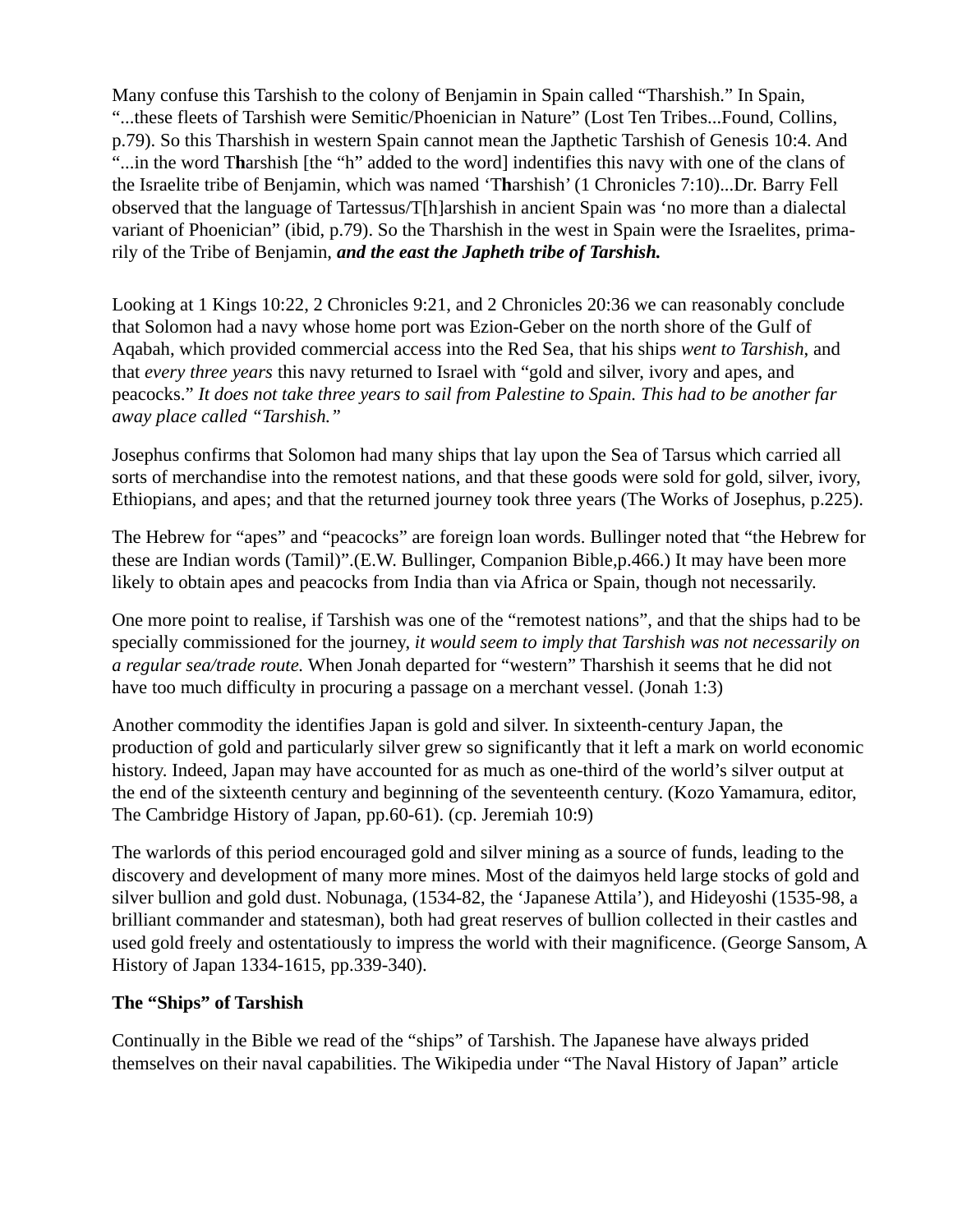writes, "The naval history of Japan can be said to begin in early interactions with states on the Asian continent in the early centuries of the 1st millennium, *reaching a pre-modern peak of activity during the 16th century, a time of cultural exchange with European powers and extensive trade with the Asian mainland.* After over two centuries of relative seclusion under the Tokugawa shogunate, Japan's naval technologies were seen to be no match for Western navies when the country was forced by American intervention in 1854 to abandon its maritime restrictions. This and other events led to the Meiji Restoration, a period of frantic modernization and industrialization accompanied by the re-ascendence of the Emperor, *making the Imperial Japanese Navy the third largest navy in the world by 1920, and arguably the most modern at the brink of World War II.*

"The Imperial Japanese Navy's history of successes, sometimes against much more powerful foes as in the 1894-1895 Sino-Japanese War and the 1904-1905 Russo-Japanese War, ended with the navy's almost complete annihilation in 1945 against the United States Navy, and official dissolution at the end of the conflict. *Japan's current navy falls under the umbrella of the Japan Self-Defense Forces (JSDF) as the Japan Maritime Self-Defense Force (JMSDF). It still one of the top navies in the world in term of budget,* although it is denied any offensive role by the nation's Constitution and public opinion." (emphasis added). God speaks of the "ships" of Tarshish in the end time especially during World War II.

#### **The "Merchants" of Tarshish**

Ezekiel 38:13 calls them "the merchants of Tarshish." Their entire nation is so closely linked to merchandising goods to others that they are called a nation of "merchants" in Ezekiel 38. Japan pioneered the export-driven model of mercantile sales to other nations as a national policy. This trait was so well-known that the nation was sometimes called "Japan, Inc." in media articles. Japan perfectly fits the prophecy about Tarshish in the latter days.

Ezekiel 38:13 also prophesied that there would be "young lions" that would be closely linked to the "merchants of Tarshish" in the latter days. There are a number of smaller Asian nations on the Pacific Rim which have copied the mercantile, export-driven success of the Japanese nation. These nations are even called the "young tiger" nations or "young tiger" economies of Asia. Since there were only Asian lions, not tigers, in the region of the ancient Promised Land and Fertile Crescent (in which Ezekiel lived and wrote), the term "young lions" could as easily be translated "young tigers" in an Asian application. Is it not amazing how precisely the Bible foretold millennia ago the modern realities and traits of Japan and various Pacific Rim nations? The "young tiger" nations include such nations as South Korea, Taiwan, the Philippines, Singapore, Thailand, etc. These nations are all closely-integrated into the economies of the Western world, and it makes sense they would object to an attack upon their allies and best customers!

#### **Isaiah 23 & WWII**

The prophecy in Isaiah clearly shows the situation in the second world war, and the axis powers of Germany, Rome and Japan. In our article "Tyre and the Rise of the Next Roman Empire," we clearly prove that Tyre is modern day Rome. When Rome fell, the prophecy says, "Howl, ye ships of Tarshish; for it [Tyre/ Rome] is laid waste, so that there is no house, no entering in: from the land of Chittim [Italy] it is revealed to them." (Isaiah 23:1).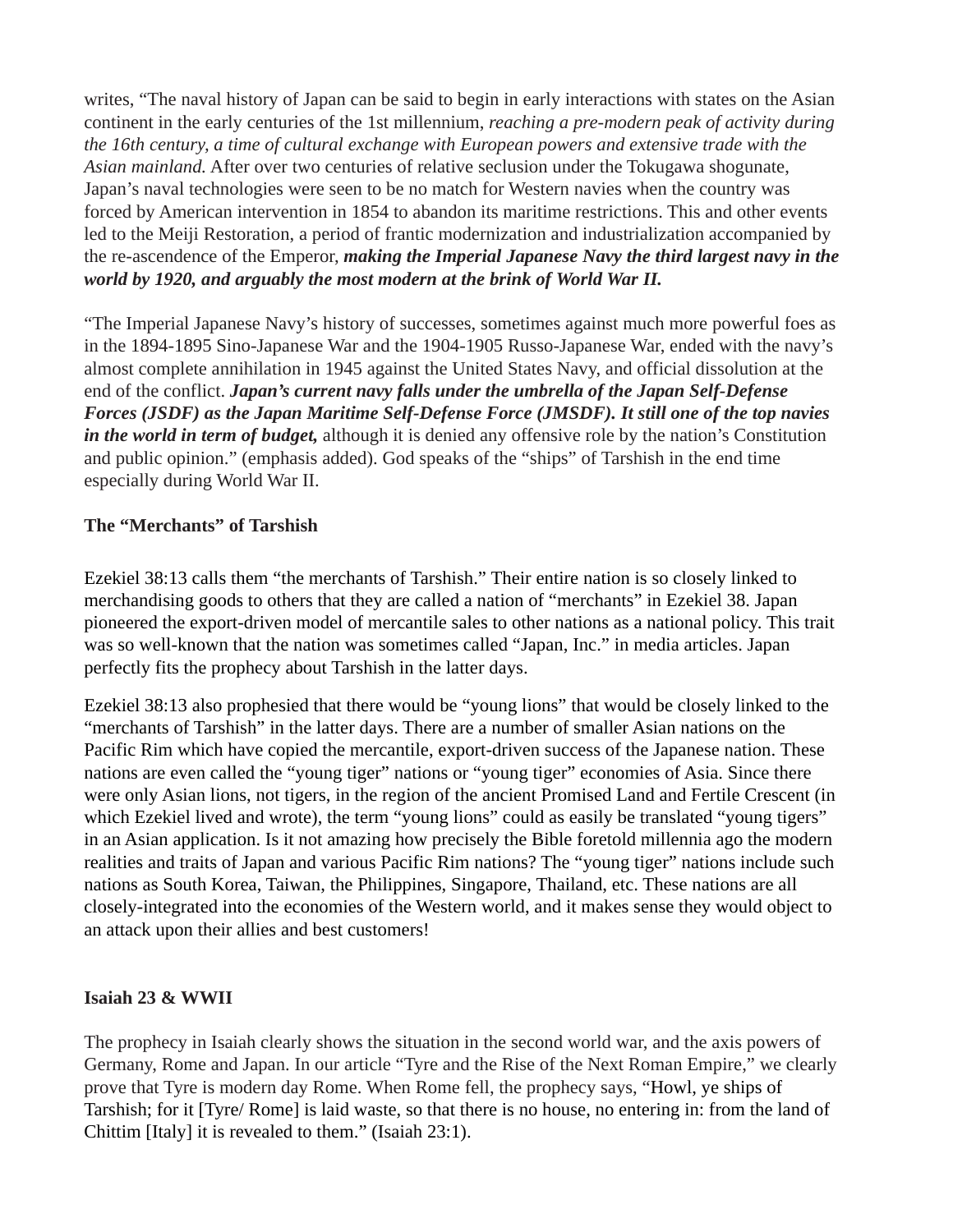The prophecy goes on to say, "Be still, ye inhabitants of the isle; thou whom the merchants of Zidon, that pass over the sea, have replenished." Tarshish is called the "inhabitants of the Isle." Again, "Pass ye over to Tarshish; howl, ye inhabitants of the isle." (v.6). *Clearly not Spain*, but Japan. The merchants of Zidon being the Spainish and the Venetians in the 16th century "filling" as it should read, see Strong's #4390, their ships with spices and other agricultural commodities. These Babylonian merchants of Zidon had trading posts all over the world during that time.

Tarshish was to "howl." (v.6) Japan in its defeat, and unconditional surrender in World War Two had the entire nation in mourning. The dropping of the nuclear bombs, the total destruction and massive deaths of the Japanese forced them to surrender to the Americans. Japanese militarism and colonization was over. Japan was lost.

"Pass through thy land as a river, O daughter of Tarshish: *there is* no more strength." (v.10). God tells the Japanese colonists to return to their land seeking refuge. There is no more strength. Japan had lost, it is devastated. Without the mother country, the colonies cannot survive.

After the war, Japan and the USA have grown to be genuine allies. The USA was not a harsh conqueror of Japan. The USA (in Japan's post-World War period of reconstruction) preserved Japan's monarchy, treated the Japanese people and their culture with respect and laid the foundation for Japan's mercantile success by blending Western, democratic institutions with Japan's own unique culture Japan has become a trusted ally and friend and it becoming an ever-more important nation in the Western alliance. Bible prophecy shows that this alliance will continue this way til the time of the Coming of Jesus Christ!

#### **Japan in Future World Events.**

As quoted earlier in Ezekiel 38, Japan says to Gog, who is China in the end time (Read our Booklet China in Prophecy for further details), "Sheba, and Dedan, and the merchants of Tarshish, with all the young lions thereof, shall say unto thee, *Art thou come to take a spoil? hast thou gathered thy company to take a prey? to carry away silver and gold, to take away cattle and goods, to take a great spoil?*" (v.13). These nations of course are all USA and Western friendly nations. Sheba and Dedan is Saudi Arabia The Word "Arab" means "mixed." All biblical scholars know that Arabia is a mixture between Shemites and Cushites. As we show in our booklet, The Plain Truth About Islam, Arabia are peopled with the tribe of Joktan, and the Cushite tribes of Dedan and Sheba, see Gen 10:7, 26-29. Unger's Bible Handbook says, "Seba is connected with South Arabia and is mentioned in the Assyrian inscriptions in the 8th century B.C. Havilah was ancestor to a people in central and southern Arabia partly Cushite and partly Semitic Joktanite..." (pp.53, 56).

"And their [Joktan's] dwelling was from Mesha, as thou goest unto Sephar a mount of the east." (Gen 10:30). What is "Mesha"? R. Zacuth (s) "says, Mesha in the Arabic tongue *is called Mecca*; and it is a point agreed upon by the *Arabs that Mesha was one of the most ancient names of Mecca*; they believe that all the mountainous part of the region producing frankincense went in the earliest times by the name of Sephar; from whence Golius concludes this tract to be the Mount Zephar of Moses, a strong presumption of the truth of which is that *Dhafar, the same with the modern Arabs as the ancient Saphar, is the name of a town in Shihr, the only province in Arabia*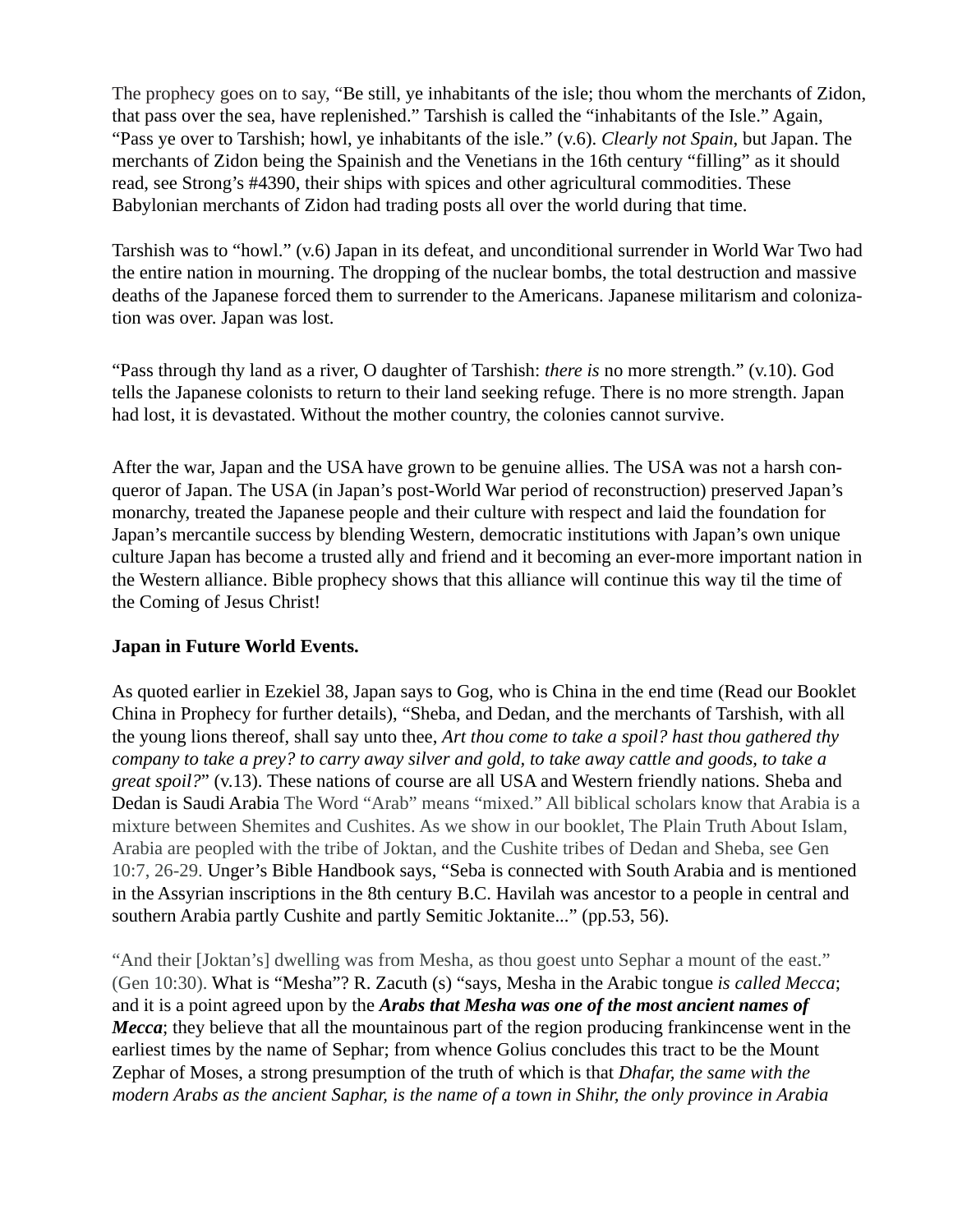*bearing frankincense on the coast of the Indian ocean (In Juchasin, fol. 135. 2. (t) Universal History, vol. 18. p. 353., emphasis added)* And "from Mecca till you come to the city of the eastern mountain, or (as in a manuscript) to the eastern city," meaning perhaps Medina, situated to the east; so that the sense is, according to this paraphrase, that the sons of *Joktan had their dwelling from Mecca to Medina* (*In Pocock. Specimen Hist. Arab. p. 34. emphasis added).*

The merchants of Tarshish and the young lions are of course Japan, Singapore, Taiwan etc...These nations however are criticizing China for attacking and destroying America and the West during the tribulation period. It is easy to understand why Japan and the young tiger nations would criticize China for their attack on the west. Their economies are so linked to the West in banking, manufacturing, and trade relationships that any attack against the West would destroy their own economies! One could say China's attack is equally self-defeating but Ezekiel 38:12 reveals that China has an overall goal of world domination. Japan and the "tiger nations" seek prosperity, not world domination. So for Japan to criticize China for its actions is totally logical.

After the tribulation during the day of the Lord the time of God's wrath, "For the day of the LORD of hosts *shall be* upon every *one that is* proud and lofty, and upon every *one that is* lifted up; and he shall be brought low...*And upon all the ships of Tarshish, and upon all pleasant pictures.* **"**And the loftiness of man shall be bowed down, and the haughtiness of men shall be made low: *and the LORD alone shall be exalted in that day.*

"And the idols he shall utterly abolish." (Isaiah 2:12, 16-18). Japan's pride shall be broken. The pride that it has in its merchant fleet that carries cargo to the four corners of the earth. The "pleasant pictures" can mean art, but in a modern sense Television Sets that show moving pictures. These idols of making money and trade and goods will all be abolished, and the Lord Jesus Christ will be exalted in that Day.

During this time, Israel will be in a state of slavery and captivity because of their sins, see Ezekiel 39:23-24. Verse 25 then says, "Therefore thus saith the Lord GOD; *Now will I bring again the captivity of Jacob*, and have mercy upon the whole house of Israel, and will be jealous for my holy name;" A huge Exodus back to the promise land. Isaiah the 11th chapter also reveals this Exodus of Judah and Israel scattered, and making their way back to the promised land, "And it shall come to pass in that day, *that* the Lord shall set his hand again the second time to recover the remnant of his people, which shall be left, from Assyria, and from Egypt, and from Pathros, and from Cush, and from Elam, and from Shinar, and from Hamath, and *from the islands of the sea.*

"And he shall set up an ensign for the nations, and *shall assemble the outcasts of Israel, and gather together the dispersed of Judah from the four corners of the earth.*

"And there shall be an highway for the remnant of his people, which shall be left, from Assyria; *like as it was to Israel in the day that he came up out of the land of Egypt*" (vv.11-12, 16). The second Exodus back to the promised land. One of those areas is from the "Islands of the sea." Tarshish/ Japan plays a crucial role in helping the modern day Israelites (America, Canada, Australia, New Zealand), those who are left, of bringing them back to the promised land. Isaiah 60, reveals, "*Surely the isles shall wait for me, and the ships of Tarshish first, to bring thy sons from far*, their silver and their gold with them, unto the name of the LORD thy God, and to the Holy One of Israel, because he hath glorified thee."(v.9). Clearly Japan will be the West's friend right until the end.